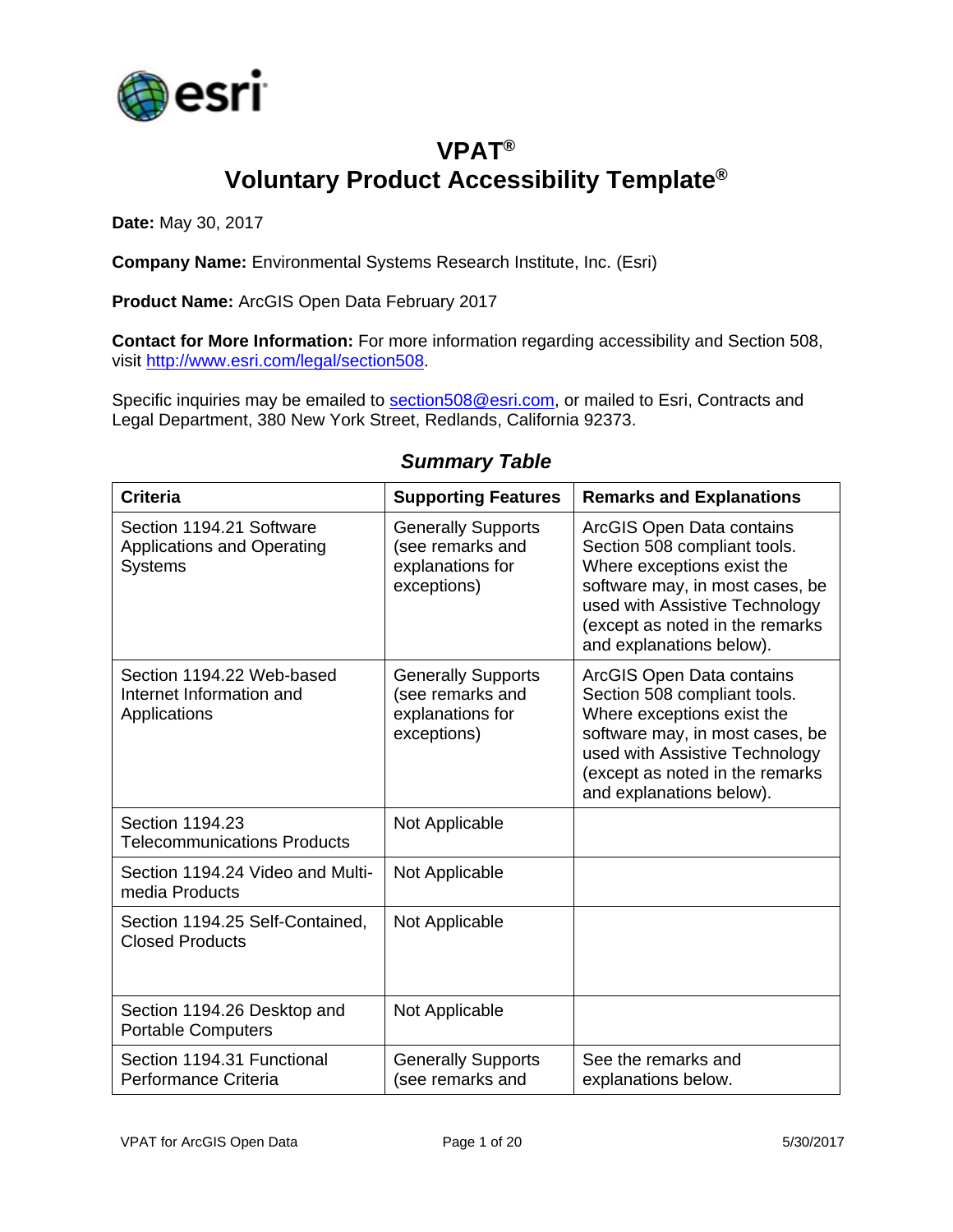|                                                           | explanations for<br>exceptions) |                                            |
|-----------------------------------------------------------|---------------------------------|--------------------------------------------|
| Section 1194.41 Information,<br>Documentation and Support | <b>Supports</b>                 | See the remarks and<br>explanations below. |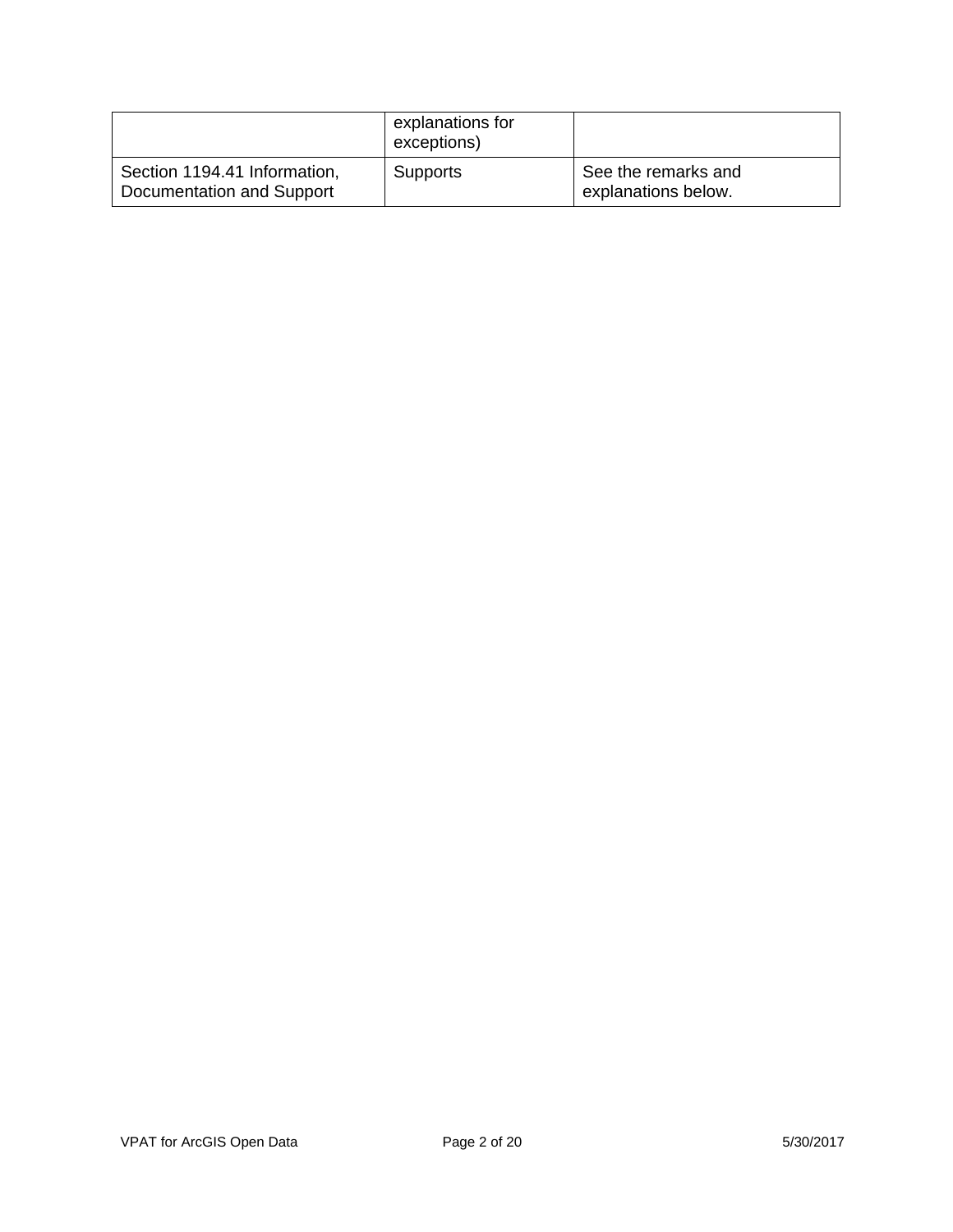| <b>Criteria</b>                                                                                                                                                                                                                                                                                                                                                                                                                                                                                                                                                                                         | <b>Supporting Features</b> | <b>Remarks and Explanations</b>                                                                                                                                                                                                                                                                                                                                                                            |
|---------------------------------------------------------------------------------------------------------------------------------------------------------------------------------------------------------------------------------------------------------------------------------------------------------------------------------------------------------------------------------------------------------------------------------------------------------------------------------------------------------------------------------------------------------------------------------------------------------|----------------------------|------------------------------------------------------------------------------------------------------------------------------------------------------------------------------------------------------------------------------------------------------------------------------------------------------------------------------------------------------------------------------------------------------------|
| (a) When software is designed to<br>run on a system that has a<br>keyboard, product functions shall<br>be executable from a keyboard<br>where the function itself or the<br>result of performing a function<br>can be discerned textually.                                                                                                                                                                                                                                                                                                                                                              | Supports                   | ArcGIS Open Data uses web<br>browsers to host the dialogs and<br>interfaces. Keyboard and device<br>interaction is governed by the<br>browser and web pages. ArcGIS<br>Open Data honors the<br>accessibility features within the<br>browser. Users should consult<br>their browser's documentation<br>for accessibility information.<br>Note: Keyboard alternatives are<br>required only when the function |
|                                                                                                                                                                                                                                                                                                                                                                                                                                                                                                                                                                                                         |                            | of the result of performing the<br>function can be discerned<br>textually. ArcGIS Open Data<br>contains geographic information<br>system (GIS) technology that<br>captures, manages, and<br>analyzes data through digital<br>maps. Many GIS functions (such<br>as drawing lines on a screen)<br>cannot be discerned textually,<br>therefore, no keyboard<br>equivalent exists for these<br>functions.      |
| (b) Applications shall not disrupt<br>or disable activated features of<br>other products that are identified<br>as accessibility features, where<br>those features are developed and<br>documented according to<br>industry standards. Applications<br>also shall not disrupt or disable<br>activated features of any<br>operating system that are<br>identified as accessibility features<br>where the application<br>programming interface for those<br>accessibility features has been<br>documented by the manufacturer<br>of the operating system and is<br>available to the product<br>developer. | <b>Supports</b>            |                                                                                                                                                                                                                                                                                                                                                                                                            |

*Section 1194.21 Software Applications and Operating Systems – Detail*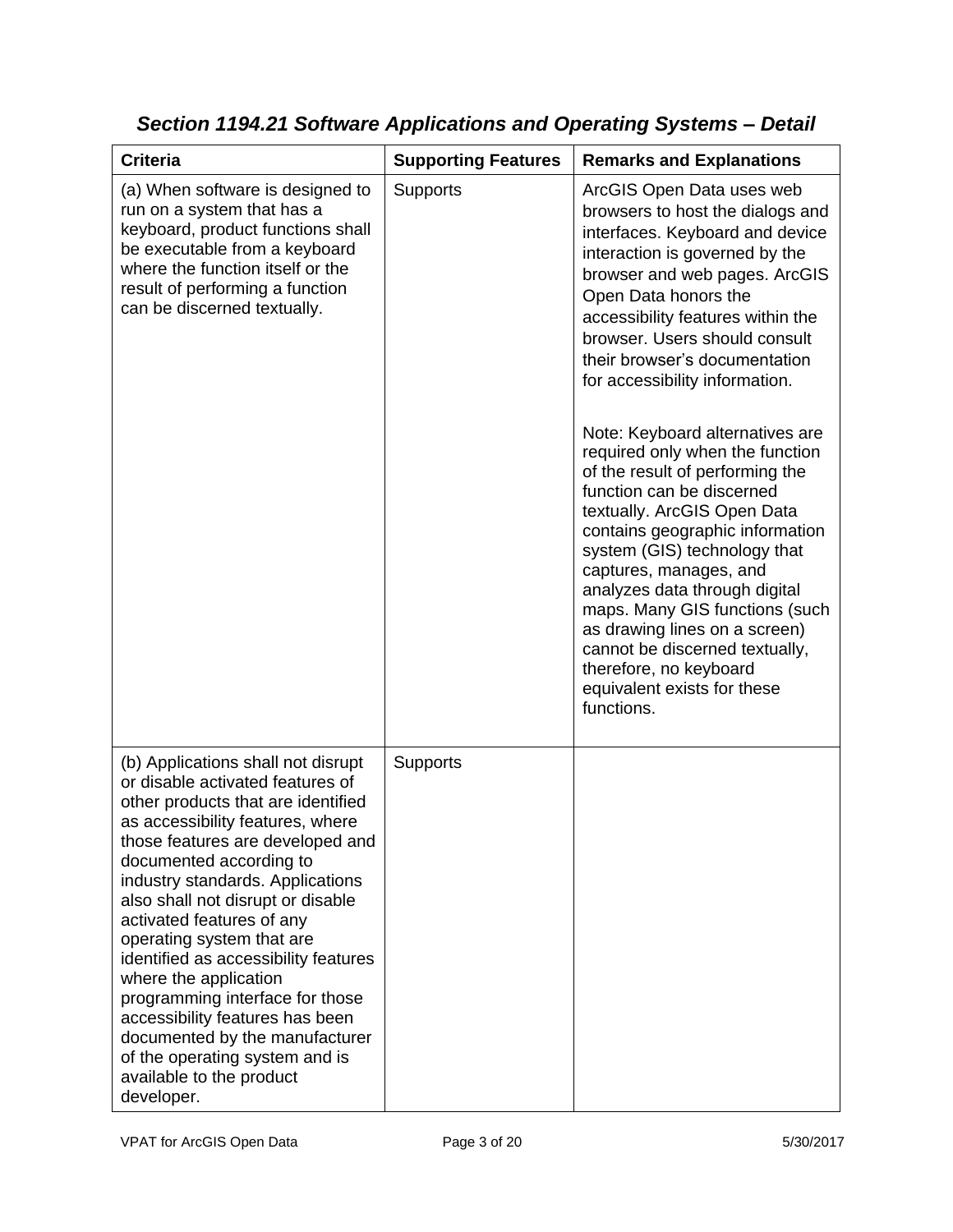| (c) A well-defined on-screen<br>indication of the current focus<br>shall be provided that moves<br>among interactive interface<br>elements as the input focus<br>changes. The focus shall be<br>programmatically exposed so<br>that Assistive Technology can<br>track focus and focus changes.             | <b>Supports</b> | ArcGIS Open Data uses web<br>browsers to host the dialogs and<br>interfaces. Keyboard or device<br>interaction is governed by the<br>support of the browser and web<br>pages. ArcGIS Open Data<br>honors the accessibility features<br>within the browser. Users should<br>consult their browser's<br>documentation for accessibility<br>information. |
|------------------------------------------------------------------------------------------------------------------------------------------------------------------------------------------------------------------------------------------------------------------------------------------------------------|-----------------|-------------------------------------------------------------------------------------------------------------------------------------------------------------------------------------------------------------------------------------------------------------------------------------------------------------------------------------------------------|
| (d) Sufficient information about a<br>user interface element including<br>the identity, operation and state<br>of the element shall be available<br>to Assistive Technology. When<br>an image represents a program<br>element, the information<br>conveyed by the image must also<br>be available in text. | <b>Supports</b> |                                                                                                                                                                                                                                                                                                                                                       |
| (e) When bitmap images are<br>used to identify controls, status<br>indicators, or other programmatic<br>elements, the meaning assigned<br>to those images shall be<br>consistent throughout an<br>application's performance.                                                                               | <b>Supports</b> | ArcGIS Open Data uses web<br>browsers to host the dialogs and<br>interfaces. Keyboard or device<br>interaction is governed by the<br>support of the browser and web<br>pages. ArcGIS Open Data<br>honors the accessibility features<br>within the browser. Users should<br>consult their browser's<br>documentation for accessibility<br>information. |
| (f) Textual information shall be<br>provided through operating<br>system functions for displaying<br>text. The minimum information<br>that shall be made available is<br>text content, text input caret<br>location, and text attributes.                                                                  | Supports        | ArcGIS Open Data uses web<br>browsers to host the dialogs and<br>interfaces. Keyboard or device<br>interaction is governed by the<br>support of the browser and web<br>pages. ArcGIS Open Data<br>honors the accessibility features<br>within the browser. Users should<br>consult their browser's<br>documentation for accessibility<br>information. |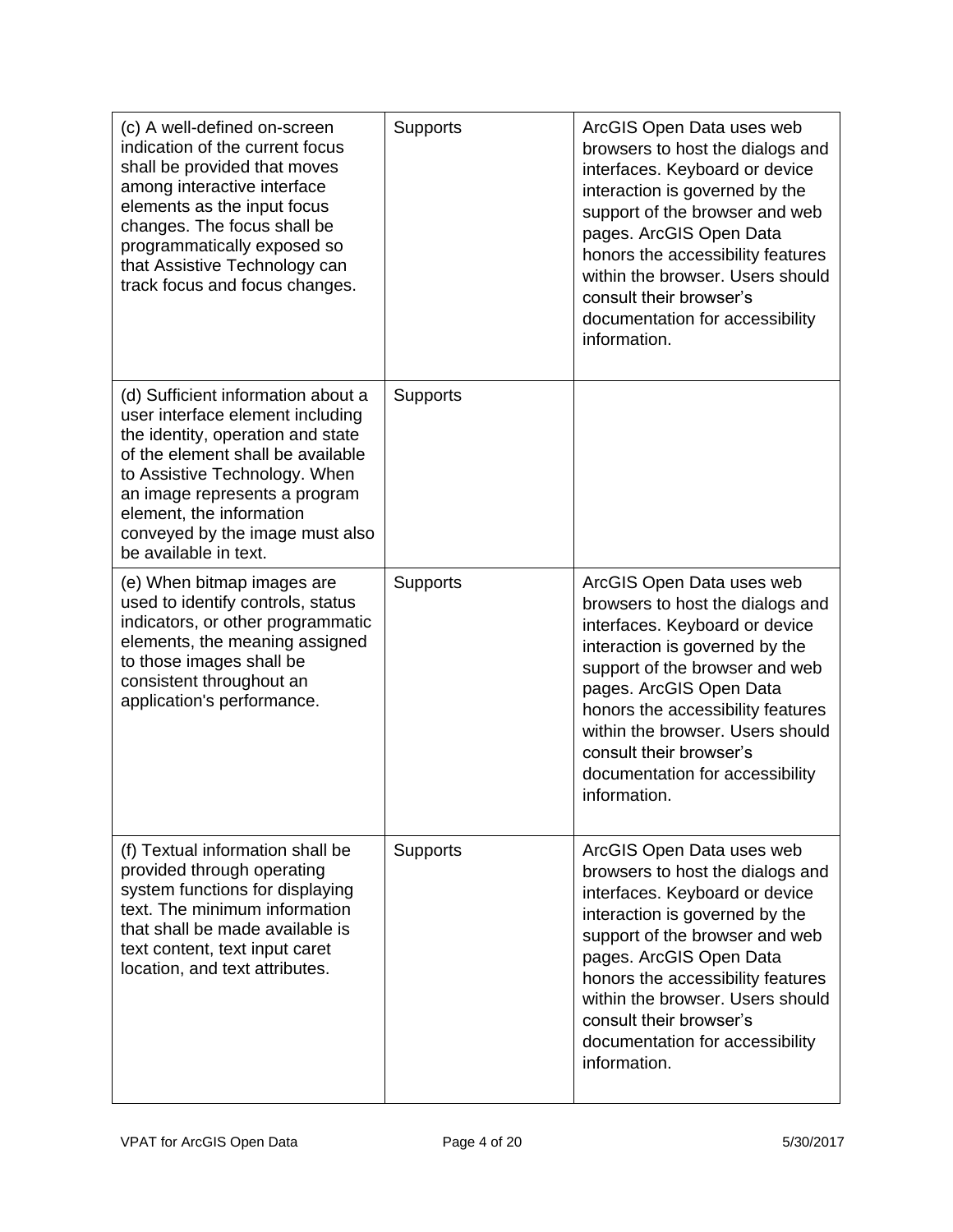| (g) Applications shall not override<br>user selected contrast and color<br>selections and other individual<br>display attributes.                                                                                                                                   | <b>Supports</b>                                                      |                                                                                                                                                                      |
|---------------------------------------------------------------------------------------------------------------------------------------------------------------------------------------------------------------------------------------------------------------------|----------------------------------------------------------------------|----------------------------------------------------------------------------------------------------------------------------------------------------------------------|
| (h) When animation is displayed,<br>the information shall be<br>displayable in at least one non-<br>animated presentation mode at<br>the option of the user.                                                                                                        | <b>Supports</b>                                                      |                                                                                                                                                                      |
| (i) Color coding shall not be used<br>as the only means of conveying<br>information, indicating an action,<br>prompting a response, or<br>distinguishing a visual element.                                                                                          | Supports                                                             |                                                                                                                                                                      |
| (i) When a product permits a user<br>to adjust color and contrast<br>settings, a variety of color<br>selections capable of producing a<br>range of contrast levels shall be<br>provided.                                                                            | Supports with<br>Exceptions                                          | Note While we do support this,<br>we currently have an open bug<br>(contrast fails on chart labels)                                                                  |
| (k) Software shall not use<br>flashing or blinking text, objects,<br>or other elements having a flash<br>or blink frequency greater than 2<br>Hz and lower than 55 Hz.                                                                                              | Not Applicable                                                       |                                                                                                                                                                      |
| (I) When electronic forms are<br>used, the form shall allow people<br>using Assistive Technology to<br>access the information, field<br>elements, and functionality<br>required for completion and<br>submission of the form, including<br>all directions and cues. | Supports when<br>combined with<br>compatible Assistive<br>Technology | ArcGIS Open Data honors the<br>accessibility features within the<br>browser. Users should consult<br>their browser's documentation<br>for accessibility information. |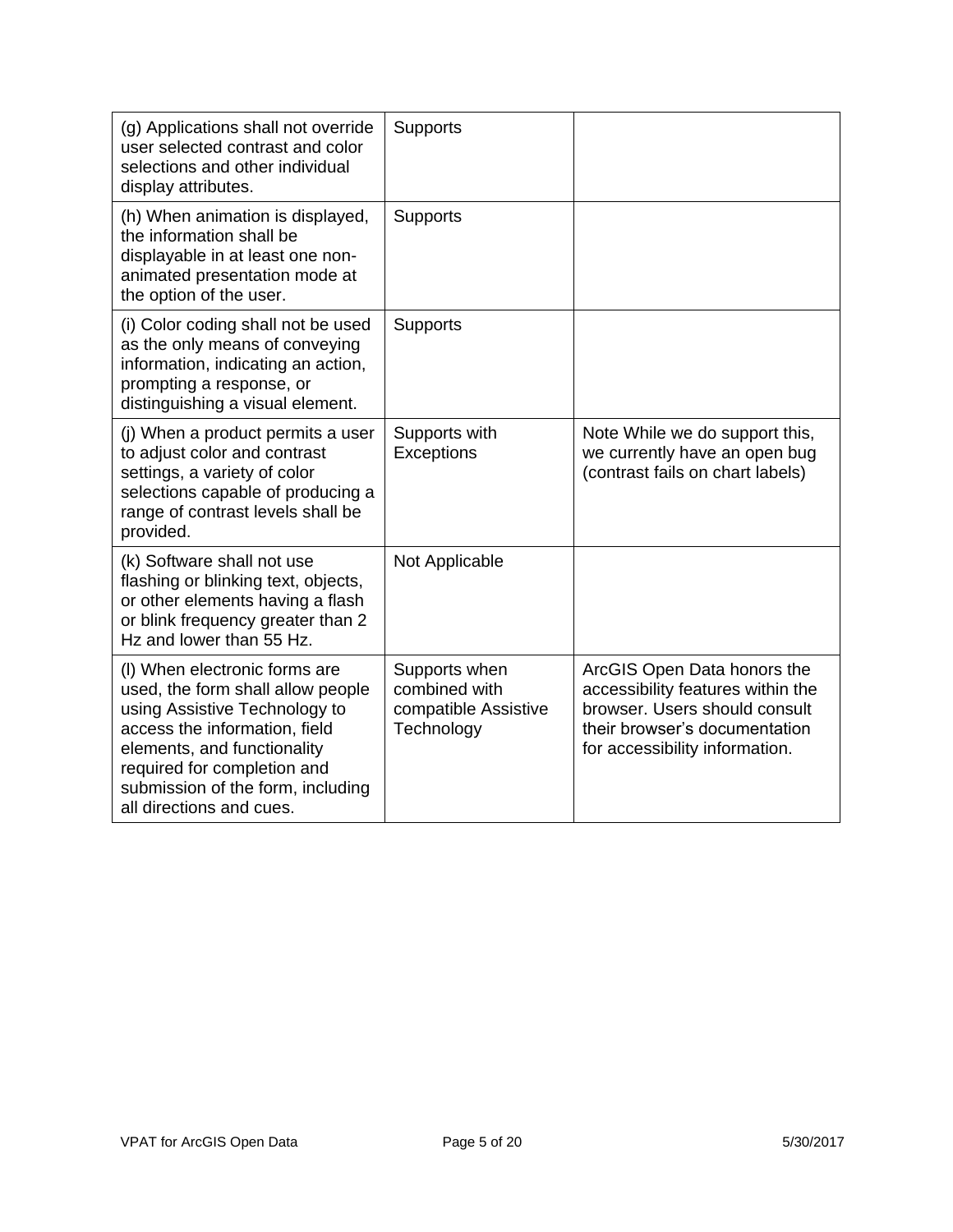| <b>Criteria</b>                                                                                                                                              | <b>Supporting Features</b>         | <b>Remarks and Explanations</b>                                                                                                                                                                                                                                                                                                                        |
|--------------------------------------------------------------------------------------------------------------------------------------------------------------|------------------------------------|--------------------------------------------------------------------------------------------------------------------------------------------------------------------------------------------------------------------------------------------------------------------------------------------------------------------------------------------------------|
| (a) A text equivalent for every<br>non-text element shall be<br>provided (e.g., via "alt",<br>"longdesc", or in element<br>content).                         | Supports with<br><b>Exceptions</b> | Most controls provide 'alt' text<br>but some do not given the<br>inherent nature of GIS software,<br>mapping software, and/or<br>general limits on the framework<br>or technology.                                                                                                                                                                     |
|                                                                                                                                                              |                                    | Note 1 While we do support this<br>we currently have an open bug<br>related to charts (currently<br>charts have no textual<br>alternative).                                                                                                                                                                                                            |
|                                                                                                                                                              |                                    | Note 2 ArcGIS Open Data<br>contains geographic information<br>system (GIS) technology that<br>captures, manages, and<br>analyzes data through digital<br>maps. Some GIS functions<br>(such as drawing lines on a<br>digital map) cannot be<br>represented with text equivalent<br>and, therefore, no text<br>equivalent exists for these<br>functions. |
| (b) Equivalent alternatives for any<br>multimedia presentation shall be<br>synchronized with the<br>presentation.                                            | Not Applicable                     |                                                                                                                                                                                                                                                                                                                                                        |
| (c) Web pages shall be designed<br>so that all information conveyed<br>with color is also available<br>without color, for example from<br>context or markup. | <b>Supports</b>                    |                                                                                                                                                                                                                                                                                                                                                        |
| (d) Documents shall be<br>organized so they are readable<br>without requiring an associated<br>style sheet.                                                  | Not Applicable                     |                                                                                                                                                                                                                                                                                                                                                        |
| (e) Redundant text links shall be<br>provided for each active region of<br>a server-side image map.                                                          | Supports with<br>Exceptions        | Most controls support redundant<br>text links but some do not given<br>the inherent nature of GIS<br>software, mapping software,<br>and/or general limits on the<br>framework or technology.                                                                                                                                                           |

*Section 1194.22 Web-based Internet Information and Applications – Detail*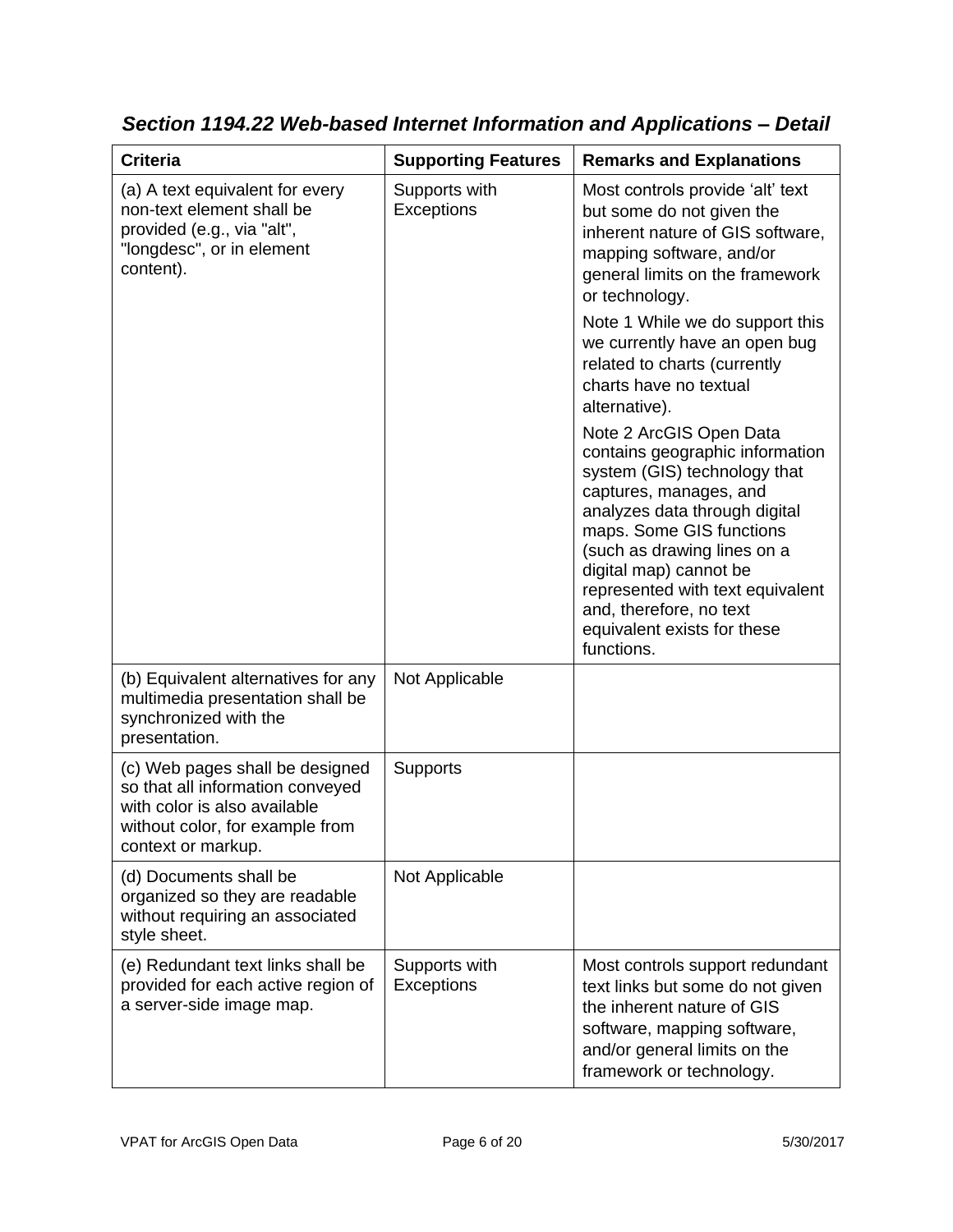|                                                                                                                                                                                                                                                                                                                             |                             | Note: ArcGIS Open Data<br>contains geographic information<br>system (GIS) technology that<br>captures, manages, and<br>analyzes data through digital<br>maps. Some aspects of a digital<br>map or of GIS software are<br>inherently visual/graphical and<br>cannot be adequately<br>represented in text. |
|-----------------------------------------------------------------------------------------------------------------------------------------------------------------------------------------------------------------------------------------------------------------------------------------------------------------------------|-----------------------------|----------------------------------------------------------------------------------------------------------------------------------------------------------------------------------------------------------------------------------------------------------------------------------------------------------|
| (f) Client-side image maps shall<br>be provided instead of server-<br>side image maps except where<br>the regions cannot be defined<br>with an available geometric<br>shape.                                                                                                                                                | <b>Supports</b>             |                                                                                                                                                                                                                                                                                                          |
| (g) Row and column headers<br>shall be identified for data tables.                                                                                                                                                                                                                                                          | <b>Supports</b>             |                                                                                                                                                                                                                                                                                                          |
| (h) Markup shall be used to<br>associate data cells and header<br>cells for data tables that have two<br>or more logical levels of row or<br>column headers.                                                                                                                                                                | <b>Supports</b>             |                                                                                                                                                                                                                                                                                                          |
| (i) Frames shall be titled with text<br>that facilitates frame identification<br>and navigation.                                                                                                                                                                                                                            | Supports with<br>Exceptions | Note: While we can control most<br>of our iframes, we also offer<br>customers the ability to iframe<br>content via the iframe card.<br>However, when customers add<br>their own iframes it's not<br>accessible, because we don't<br>provide a title input.                                               |
| (j) Pages shall be designed to<br>avoid causing the screen to<br>flicker with a frequency greater<br>than 2 Hz and lower than 55 Hz.                                                                                                                                                                                        | Not applicable              |                                                                                                                                                                                                                                                                                                          |
| (k) A text-only page, with<br>equivalent information or<br>functionality, shall be provided to<br>make a web site comply with the<br>provisions of this part, when<br>compliance cannot be<br>accomplished in any other way.<br>The content of the text-only page<br>shall be updated whenever the<br>primary page changes. | Not Applicable              | ArcGIS Open Data is<br>geographic information system<br>(GIS) technology that captures,<br>manages, and analyzes data<br>through digital maps. Some<br>aspects of a digital map or of<br>GIS software are inherently<br>visual/graphical and cannot be<br>adequately represented in text.                |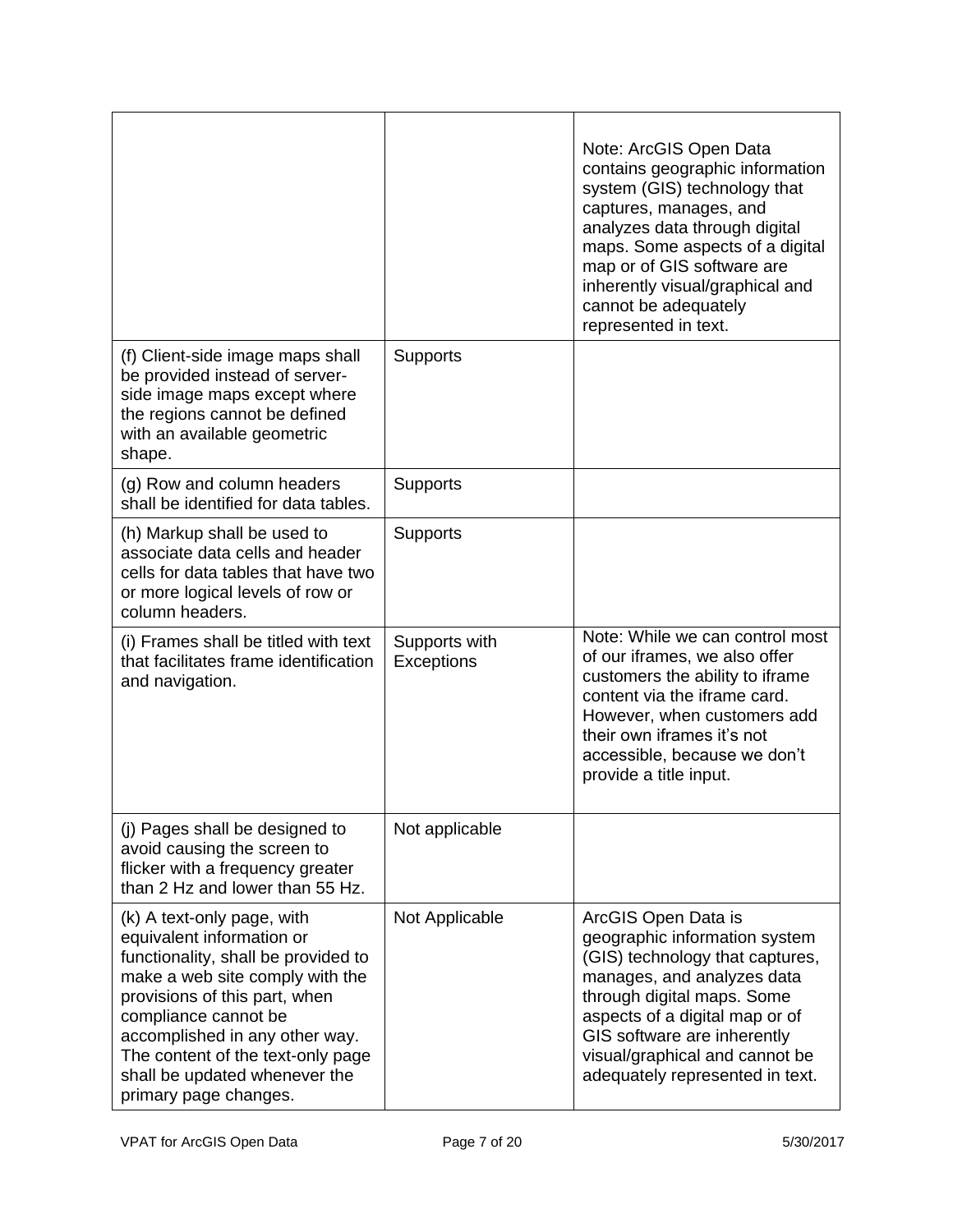| (I) When pages utilize scripting<br>languages to display content, or<br>to create interface elements, the<br>information provided by the script<br>shall be identified with functional<br>text that can be read by Assistive<br>Technology.                                                         | Supports        |  |
|-----------------------------------------------------------------------------------------------------------------------------------------------------------------------------------------------------------------------------------------------------------------------------------------------------|-----------------|--|
| (m) When a web page requires<br>that an applet, plug-in or other<br>application be present on the<br>client system to interpret page<br>content, the page must provide a<br>link to a plug-in or applet that<br>complies with §1194.21(a)<br>through (I).                                           | Not Applicable  |  |
| (n) When electronic forms are<br>designed to be completed on-<br>line, the form shall allow people<br>using Assistive Technology to<br>access the information, field<br>elements, and functionality<br>required for completion and<br>submission of the form, including<br>all directions and cues. | <b>Supports</b> |  |
| (o) A method shall be provided<br>that permits users to skip<br>repetitive navigation links.                                                                                                                                                                                                        | <b>Supports</b> |  |
| (p) When a timed response is<br>required, the user shall be alerted<br>and given sufficient time to<br>indicate more time is required.                                                                                                                                                              | Not Applicable  |  |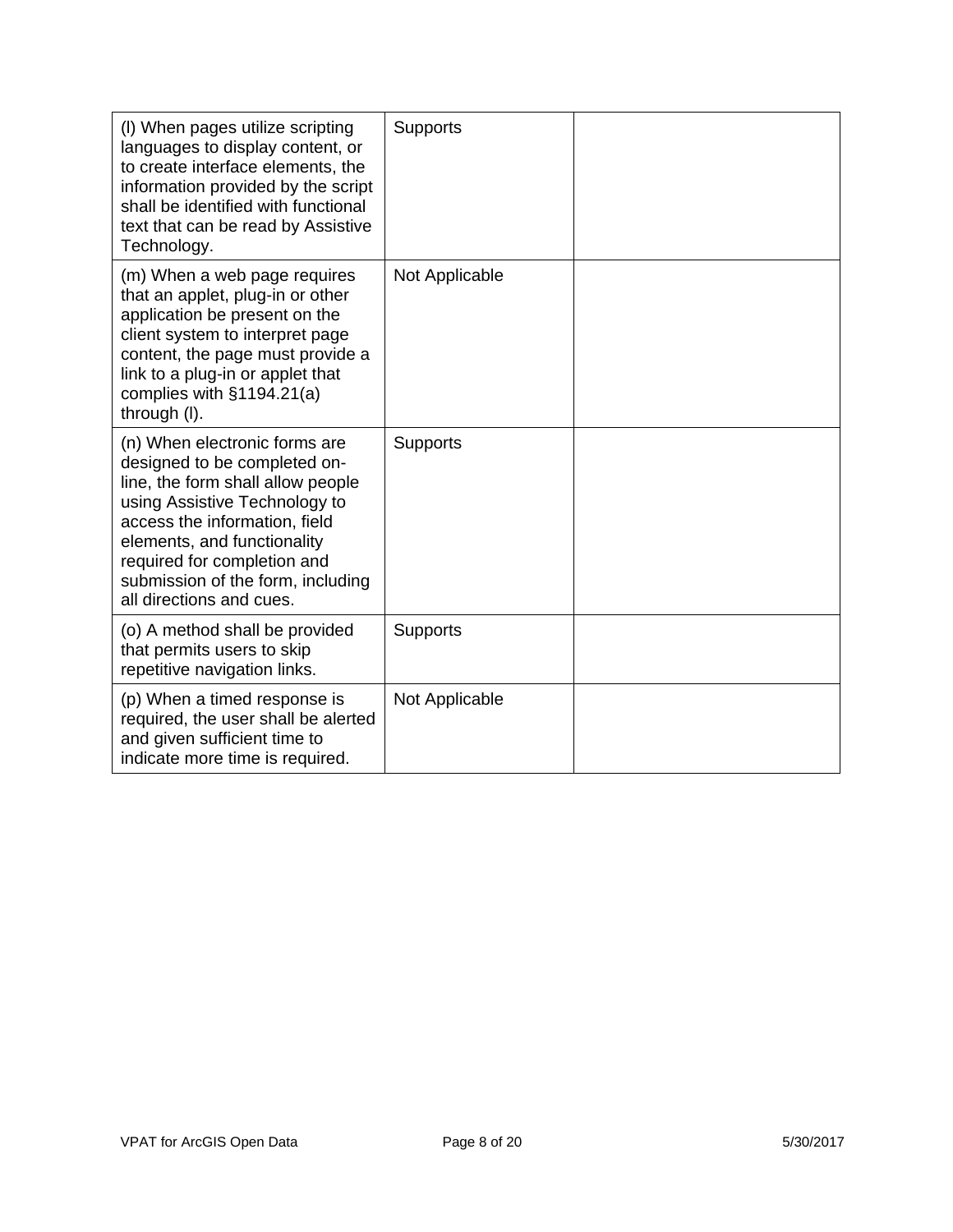| <b>Criteria</b>                                                                                                                                                                                                                                                                                                                                                       | <b>Supporting Features</b> | <b>Remarks and Explanations</b> |
|-----------------------------------------------------------------------------------------------------------------------------------------------------------------------------------------------------------------------------------------------------------------------------------------------------------------------------------------------------------------------|----------------------------|---------------------------------|
| (a) Telecommunications products<br>or systems which provide a<br>function allowing voice<br>communication and which do not<br>themselves provide a TTY<br>functionality shall provide a<br>standard non-acoustic<br>connection point for TTYs.<br>Microphones shall be capable of<br>being turned on and off to allow<br>the user to intermix speech with<br>TTY use. | Not Applicable             |                                 |
| (b) Telecommunications products<br>which include voice<br>communication functionality shall<br>support all commonly used cross-<br>manufacturer non-proprietary<br>standard TTY signal protocols.                                                                                                                                                                     | Not Applicable             |                                 |
| (c) Voice mail, auto-attendant,<br>and interactive voice response<br>telecommunications systems<br>shall be usable by TTY users<br>with their TTYs.                                                                                                                                                                                                                   | Not Applicable             |                                 |
| (d) Voice mail, messaging, auto-<br>attendant, and interactive voice<br>response telecommunications<br>systems that require a response<br>from a user within a time interval,<br>shall give an alert when the time<br>interval is about to run out, and<br>shall provide sufficient time for<br>the user to indicate more time is<br>required.                        | Not Applicable             |                                 |
| (e) Where provided, caller<br>identification and similar<br>telecommunications functions<br>shall also be available for users<br>of TTYs, and for users who<br>cannot see displays.                                                                                                                                                                                   | Not Applicable             |                                 |
| (f) For transmitted voice signals,<br>telecommunications products<br>shall provide a gain adjustable up<br>to a minimum of 20 dB. For<br>incremental volume control, at                                                                                                                                                                                               | Not Applicable             |                                 |

### *Section 1194.23 Telecommunications Products – Detail*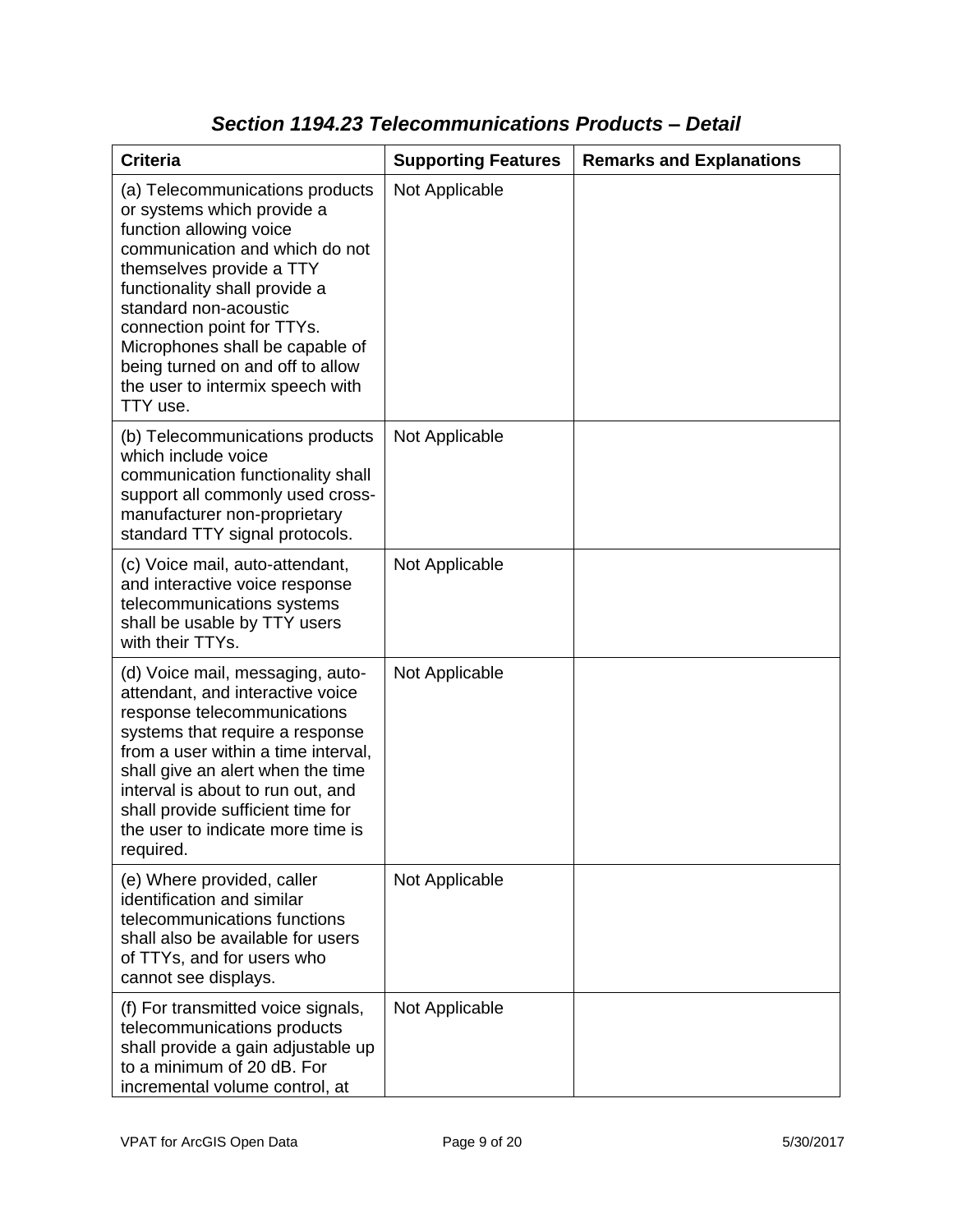| least one intermediate step of 12<br>dB of gain shall be provided.                                                                                                                                                                                                                                                                                                                                                                                                                                                   |                |  |
|----------------------------------------------------------------------------------------------------------------------------------------------------------------------------------------------------------------------------------------------------------------------------------------------------------------------------------------------------------------------------------------------------------------------------------------------------------------------------------------------------------------------|----------------|--|
| (g) If the telecommunications<br>product allows a user to adjust<br>the receive volume, a function<br>shall be provided to automatically<br>reset the volume to the default<br>level after every use.                                                                                                                                                                                                                                                                                                                | Not Applicable |  |
| (h) Where a telecommunications<br>product delivers output by an<br>audio transducer which is<br>normally held up to the ear, a<br>means for effective magnetic<br>wireless coupling to hearing<br>technologies shall be provided.                                                                                                                                                                                                                                                                                    | Not Applicable |  |
| (i) Interference to hearing<br>technologies (including hearing<br>aids, cochlear implants, and<br>assistive listening devices) shall<br>be reduced to the lowest possible<br>level that allows a user of hearing<br>technologies to utilize the<br>telecommunications product.                                                                                                                                                                                                                                       | Not Applicable |  |
| (i) Products that transmit or<br>conduct information or<br>communication, shall pass<br>through cross-manufacturer, non-<br>proprietary, industry-standard<br>codes, translation protocols,<br>formats or other information<br>necessary to provide the<br>information or communication in<br>a usable format. Technologies<br>which use encoding, signal<br>compression, format<br>transformation, or similar<br>techniques shall not remove<br>information needed for access or<br>shall restore it upon delivery. | Not Applicable |  |
| (k)(1) Products which have<br>mechanically operated controls<br>or keys shall comply with the<br>following: Controls and Keys<br>shall be tactilely discernible<br>without activating the controls or<br>keys.                                                                                                                                                                                                                                                                                                       | Not Applicable |  |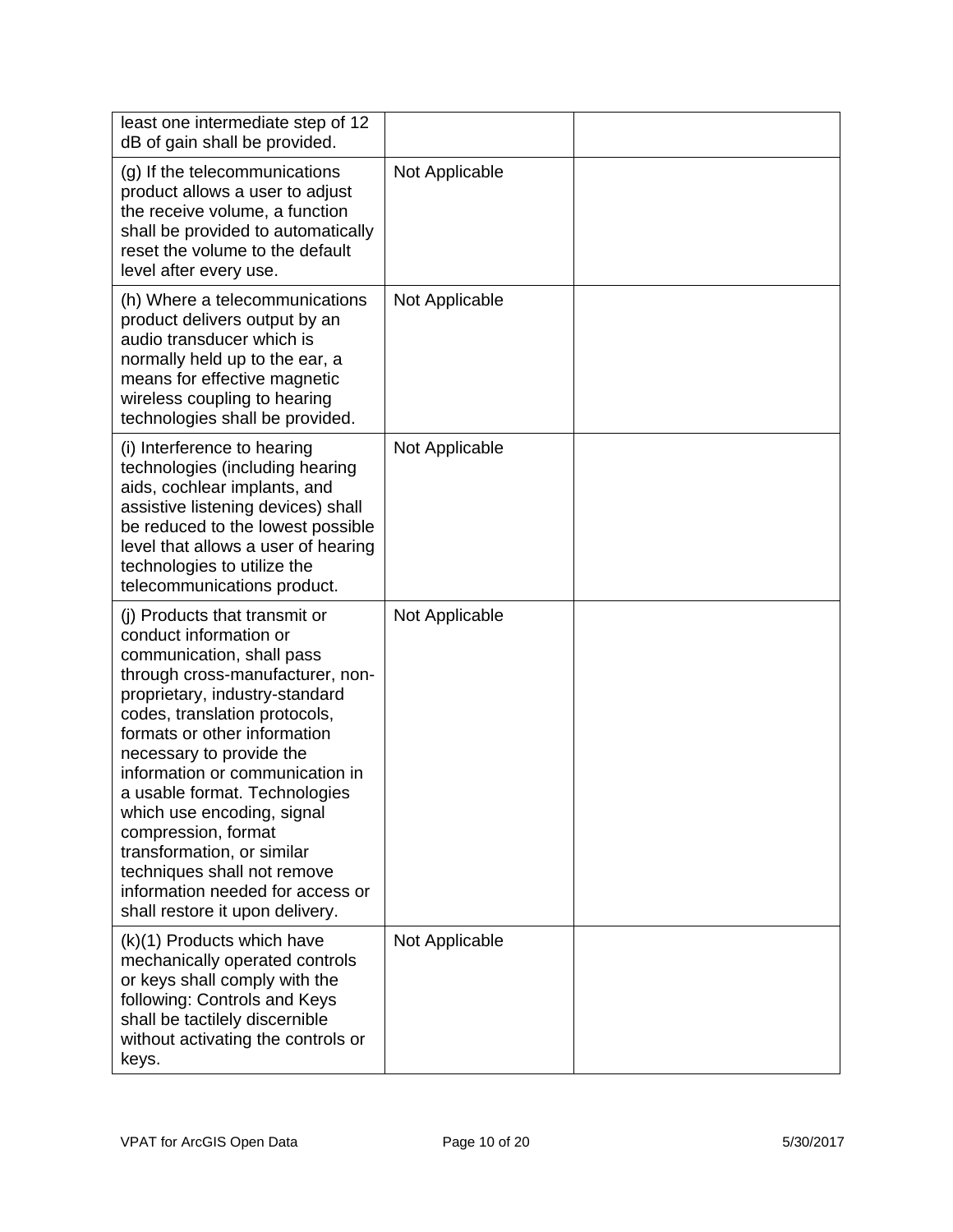| (k)(2) Products which have<br>mechanically operated controls<br>or keys shall comply with the<br>following: Controls and Keys<br>shall be operable with one hand<br>and shall not require tight<br>grasping, pinching, twisting of the<br>wrist. The force required to<br>activate controls and keys shall<br>be 5 lbs. (22.2N) maximum. |                |  |
|------------------------------------------------------------------------------------------------------------------------------------------------------------------------------------------------------------------------------------------------------------------------------------------------------------------------------------------|----------------|--|
| (k)(3) Products which have<br>mechanically operated controls<br>or keys shall comply with the<br>following: If key repeat is<br>supported, the delay before<br>repeat shall be adjustable to at<br>least 2 seconds. Key repeat rate<br>shall be adjustable to 2 seconds<br>per character.                                                | Not Applicable |  |
| $(k)(4)$ Products which have<br>mechanically operated controls<br>or keys shall comply with the<br>following: The status of all locking<br>or toggle controls or keys shall be<br>visually discernible, and<br>discernible either through touch<br>or sound.                                                                             | Not Applicable |  |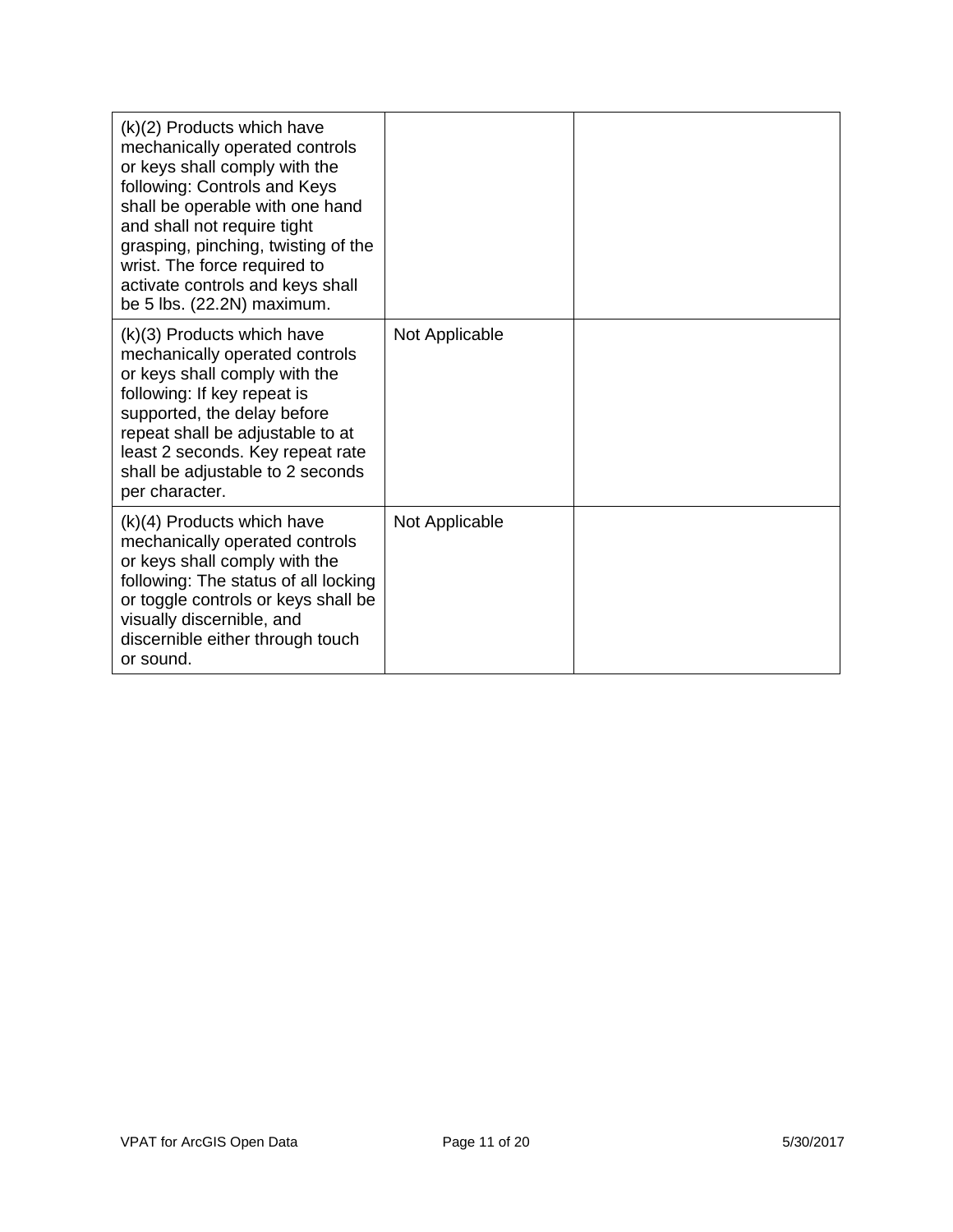| <b>Criteria</b>                                                                                                                                                                                                                                                                                                                                                                                                                                                                                                                                                                                                                                                                                                                                                                                                                                                                                                                                                           | <b>Supporting Features</b> | <b>Remarks and Explanations</b> |
|---------------------------------------------------------------------------------------------------------------------------------------------------------------------------------------------------------------------------------------------------------------------------------------------------------------------------------------------------------------------------------------------------------------------------------------------------------------------------------------------------------------------------------------------------------------------------------------------------------------------------------------------------------------------------------------------------------------------------------------------------------------------------------------------------------------------------------------------------------------------------------------------------------------------------------------------------------------------------|----------------------------|---------------------------------|
| a) All analog television displays<br>13 inches and larger, and<br>computer equipment that<br>includes analog television<br>receiver or display circuitry, shall<br>be equipped with caption<br>decoder circuitry which<br>appropriately receives, decodes,<br>and displays closed captions<br>from broadcast, cable, videotape,<br>and DVD signals. As soon as<br>practicable, but not later than<br>July 1, 2002, widescreen digital<br>television (DTV) displays<br>measuring at least 7.8 inches<br>vertically, DTV sets with<br>conventional displays measuring<br>at least 13 inches vertically, and<br>stand-alone DTV tuners, whether<br>or not they are marketed with<br>display screens, and computer<br>equipment that includes DTV<br>receiver or display circuitry, shall<br>be equipped with caption<br>decoder circuitry which<br>appropriately receives, decodes,<br>and displays closed captions<br>from broadcast, cable, videotape,<br>and DVD signals. | Not Applicable             |                                 |
| (b) Television tuners, including<br>tuner cards for use in computers,<br>shall be equipped with secondary<br>audio program playback circuitry.                                                                                                                                                                                                                                                                                                                                                                                                                                                                                                                                                                                                                                                                                                                                                                                                                            | Not Applicable             |                                 |
| (c) All training and informational<br>video and multimedia productions<br>which support the agency's<br>mission, regardless of format,<br>that contain speech or other<br>audio information necessary for<br>the comprehension of the<br>content, shall be open or closed<br>captioned.                                                                                                                                                                                                                                                                                                                                                                                                                                                                                                                                                                                                                                                                                   | Not Applicable             |                                 |
| (d) All training and informational<br>video and multimedia productions<br>which support the agency's                                                                                                                                                                                                                                                                                                                                                                                                                                                                                                                                                                                                                                                                                                                                                                                                                                                                      | Not Applicable             |                                 |

### *Section 1194.24 Video and Multi-media Products – Detail*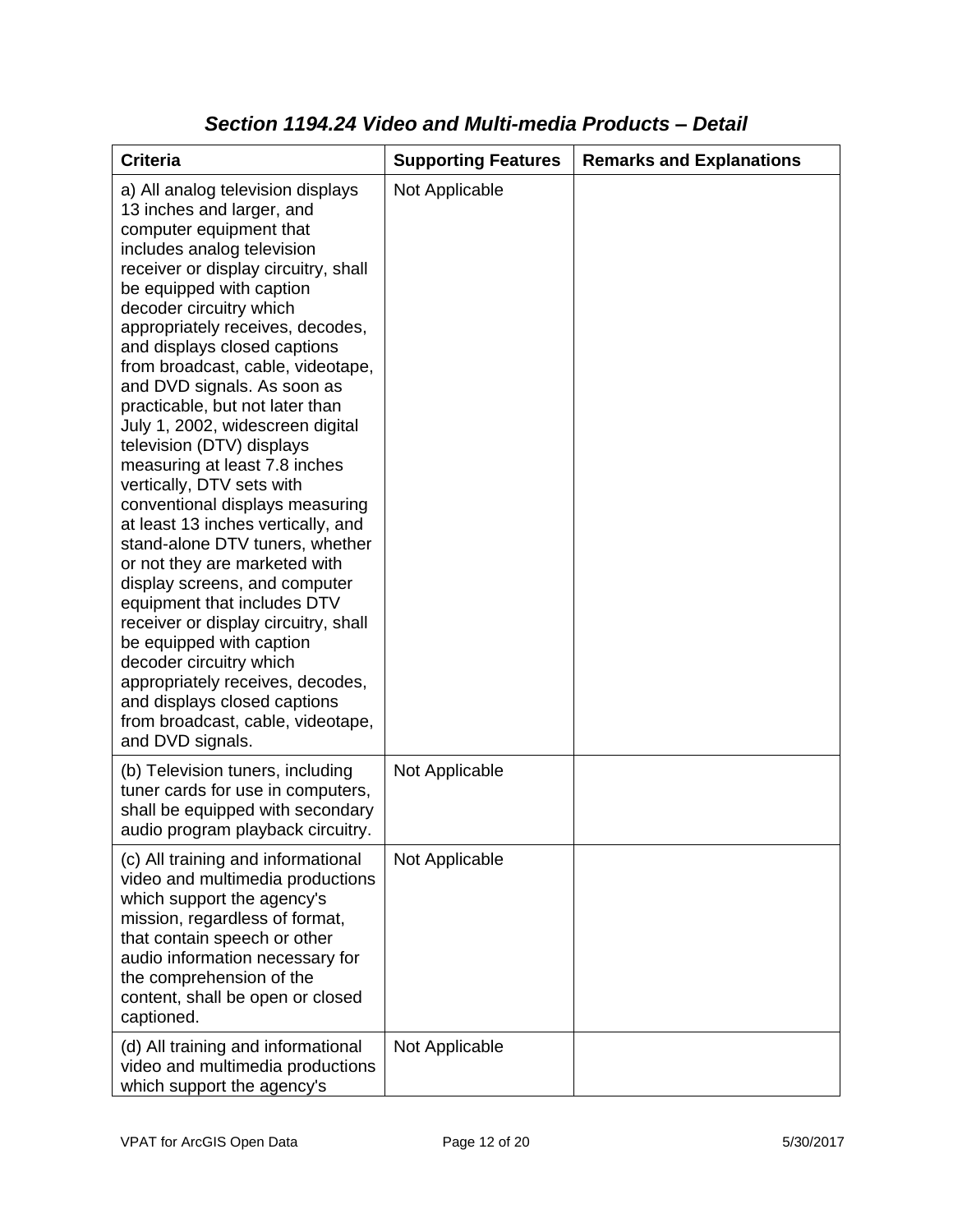| mission, regardless of format,<br>that contain visual information<br>necessary for the comprehension<br>of the content, shall be audio<br>described. |                |  |
|------------------------------------------------------------------------------------------------------------------------------------------------------|----------------|--|
| (e) Display or presentation of<br>alternate text presentation or<br>audio descriptions shall be user-<br>selectable unless permanent.                | Not Applicable |  |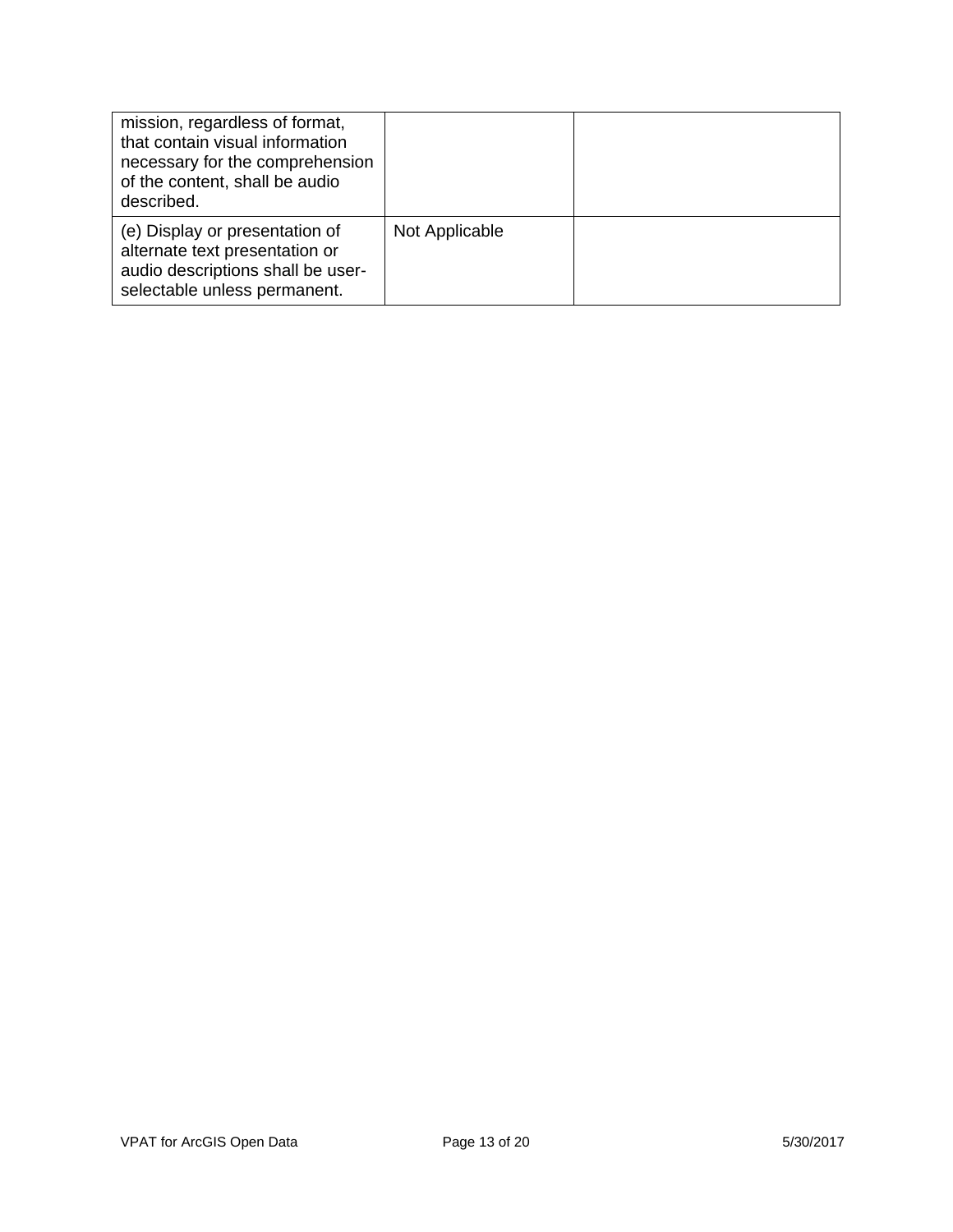## *Section 1194.25 Self-Contained, Closed Products – Detail*

| <b>Criteria</b>                                                                                                                                                                                                                                                                                                                                  | <b>Supporting Features</b> | <b>Remarks and Explanations</b> |
|--------------------------------------------------------------------------------------------------------------------------------------------------------------------------------------------------------------------------------------------------------------------------------------------------------------------------------------------------|----------------------------|---------------------------------|
| (a) Self contained products shall<br>be usable by people with<br>disabilities without requiring an<br>end-user to attach Assistive<br>Technology to the product.<br>Personal headsets for private<br>listening are not Assistive<br>Technology.                                                                                                  | Not Applicable             |                                 |
| (b) When a timed response is<br>required, the user shall be alerted<br>and given sufficient time to<br>indicate more time is required.                                                                                                                                                                                                           | Not Applicable             |                                 |
| (c) Where a product utilizes<br>touchscreens or contact-sensitive<br>controls, an input method shall<br>be provided that complies with<br>§1194.23 (k) (1) through (4).                                                                                                                                                                          | Not Applicable             |                                 |
| (d) When biometric forms of user<br>identification or control are used,<br>an alternative form of<br>identification or activation, which<br>does not require the user to<br>possess particular biological<br>characteristics, shall also be<br>provided.                                                                                         | Not Applicable             |                                 |
| (e) When products provide<br>auditory output, the audio signal<br>shall be provided at a standard<br>signal level through an industry<br>standard connector that will allow<br>for private listening. The product<br>must provide the ability to<br>interrupt, pause, and restart the<br>audio at any time.                                      | Not Applicable             |                                 |
| (f) When products deliver voice<br>output in a public area,<br>incremental volume control shall<br>be provided with output<br>amplification up to a level of at<br>least 65 dB. Where the ambient<br>noise level of the environment is<br>above 45 dB, a volume gain of at<br>least 20 dB above the ambient<br>level shall be user selectable. A | Not Applicable             |                                 |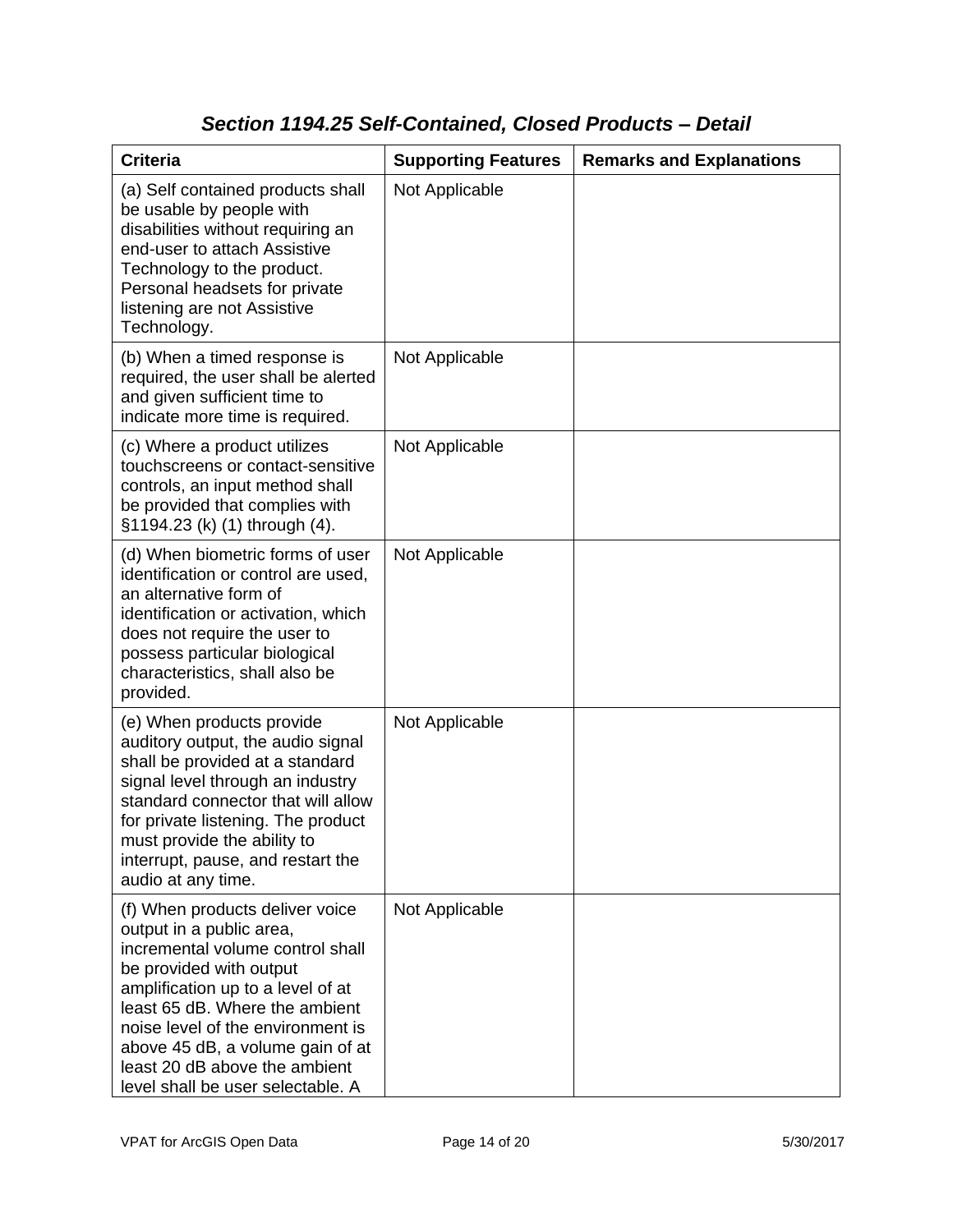| function shall be provided to<br>automatically reset the volume to<br>the default level after every use.                                                                                                                                                                                                                                                                                                                                                                                                                                                                          |                |  |
|-----------------------------------------------------------------------------------------------------------------------------------------------------------------------------------------------------------------------------------------------------------------------------------------------------------------------------------------------------------------------------------------------------------------------------------------------------------------------------------------------------------------------------------------------------------------------------------|----------------|--|
| (g) Color coding shall not be<br>used as the only means of<br>conveying information, indicating<br>an action, prompting a response,<br>or distinguishing a visual<br>element.                                                                                                                                                                                                                                                                                                                                                                                                     | Not Applicable |  |
| (h) When a product permits a<br>user to adjust color and contrast<br>settings, a range of color<br>selections capable of producing a<br>variety of contrast levels shall be<br>provided.                                                                                                                                                                                                                                                                                                                                                                                          | Not Applicable |  |
| (i) Products shall be designed to<br>avoid causing the screen to<br>flicker with a frequency greater<br>than 2 Hz and lower than 55 Hz.                                                                                                                                                                                                                                                                                                                                                                                                                                           | Not Applicable |  |
| (j) (1) Products which are<br>freestanding, non-portable, and<br>intended to be used in one<br>location and which have operable<br>controls shall comply with the<br>following: The position of any<br>operable control shall be<br>determined with respect to a<br>vertical plane, which is 48 inches<br>in length, centered on the<br>operable control, and at the<br>maximum protrusion of the<br>product within the 48 inch length<br>on products which are<br>freestanding, non-portable, and<br>intended to be used in one<br>location and which have operable<br>controls. | Not Applicable |  |
| (j)(2) Products which are<br>freestanding, non-portable, and<br>intended to be used in one<br>location and which have operable<br>controls shall comply with the<br>following: Where any operable<br>control is 10 inches or less<br>behind the reference plane, the<br>height shall be 54 inches                                                                                                                                                                                                                                                                                 | Not Applicable |  |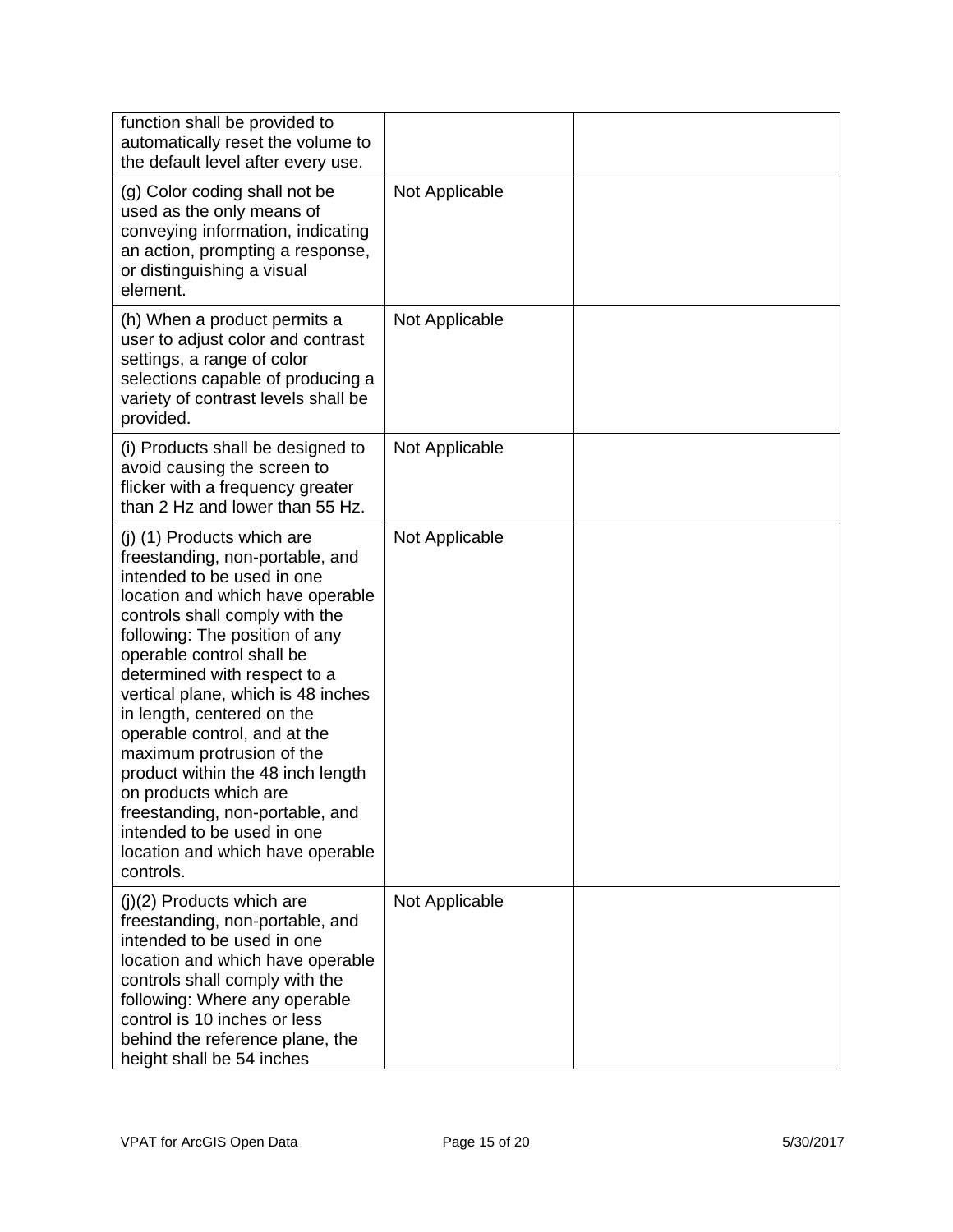| maximum and 15 inches<br>minimum above the floor.                                                                                                                                                                                                                                                                                                                                         |                |  |
|-------------------------------------------------------------------------------------------------------------------------------------------------------------------------------------------------------------------------------------------------------------------------------------------------------------------------------------------------------------------------------------------|----------------|--|
| $(j)(3)$ Products which are<br>freestanding, non-portable, and<br>intended to be used in one<br>location and which have operable<br>controls shall comply with the<br>following: Where any operable<br>control is more than 10 inches<br>and not more than 24 inches<br>behind the reference plane, the<br>height shall be 46 inches<br>maximum and 15 inches<br>minimum above the floor. | Not Applicable |  |
| $(j)(4)$ Products which are<br>freestanding, non-portable, and<br>intended to be used in one<br>location and which have operable<br>controls shall comply with the<br>following: Operable controls shall<br>not be more than 24 inches<br>behind the reference plane.                                                                                                                     | Not Applicable |  |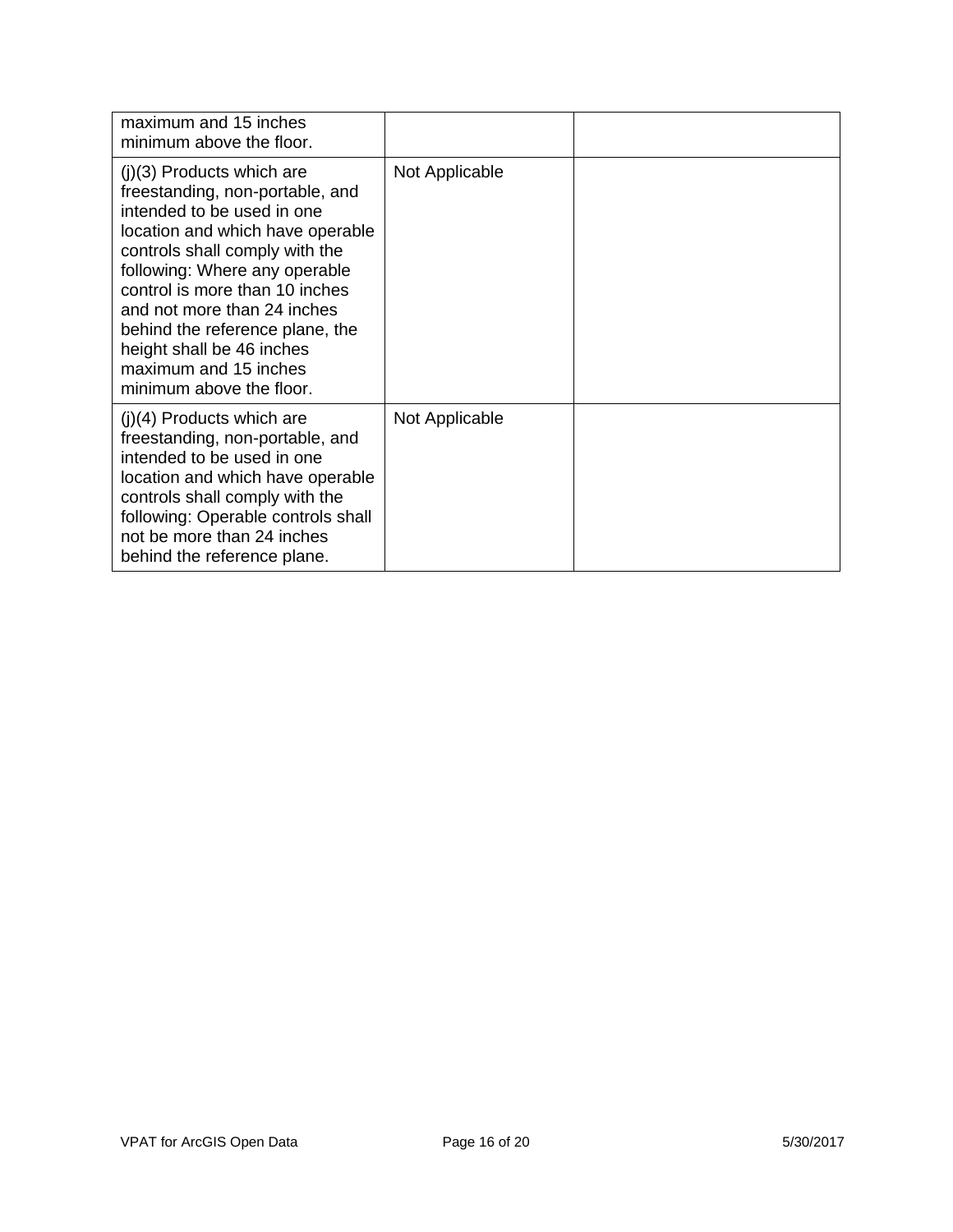| <b>Criteria</b>                                                                                                                                                                                                                                          | <b>Supporting Features</b> | <b>Remarks and Explanations</b> |
|----------------------------------------------------------------------------------------------------------------------------------------------------------------------------------------------------------------------------------------------------------|----------------------------|---------------------------------|
| (a) All mechanically operated<br>controls and keys shall comply<br>with §1194.23 (k) (1) through (4).                                                                                                                                                    | Not Applicable             |                                 |
| (b) If a product utilizes<br>touchscreens or touch-operated<br>controls, an input method shall<br>be provided that complies with<br>§1194.23 (k) (1) through (4).                                                                                        | Not Applicable             |                                 |
| (c) When biometric forms of user<br>identification or control are used,<br>an alternative form of<br>identification or activation, which<br>does not require the user to<br>possess particular biological<br>characteristics, shall also be<br>provided. | Not Applicable             |                                 |
| (d) Where provided, at least one<br>of each type of expansion slots,<br>ports and connectors shall<br>comply with publicly available<br>industry standards.                                                                                              | Not Applicable             |                                 |

# *Section 1194.26 Desktop and Portable Computers – Detail*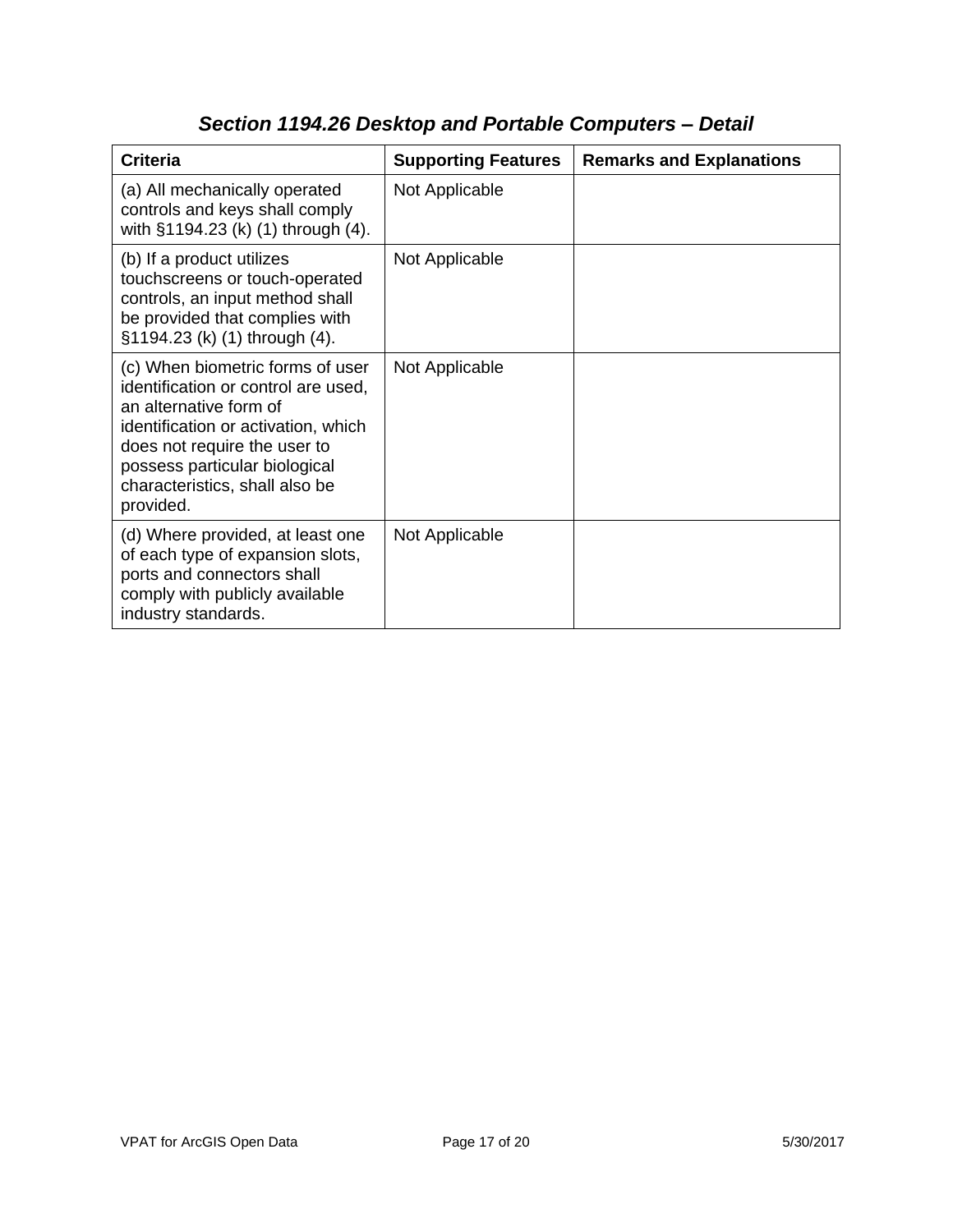## *Section 1194.31 Functional Performance Criteria – Detail*

| <b>Criteria</b>                                                                                                                                                                                                                                                                                                                        | <b>Supporting Features</b>                                           | <b>Remarks and Explanations</b>                                                                                                                                                                                                                                                                              |
|----------------------------------------------------------------------------------------------------------------------------------------------------------------------------------------------------------------------------------------------------------------------------------------------------------------------------------------|----------------------------------------------------------------------|--------------------------------------------------------------------------------------------------------------------------------------------------------------------------------------------------------------------------------------------------------------------------------------------------------------|
| (a) At least one mode of<br>operation and information<br>retrieval that does not require<br>user vision shall be provided, or<br>support for Assistive Technology<br>used by people who are blind or<br>visually impaired shall be<br>provided.                                                                                        | Supports when<br>combined with<br>compatible Assistive<br>Technology | ArcGIS Open Data supports<br>Assistive Technology for the<br>client. For example, a website's<br>map window may have zoom<br>features, scale changes, or a<br>magnifier window to make the<br>output more usable by the<br>visually impaired.                                                                |
|                                                                                                                                                                                                                                                                                                                                        |                                                                      | Note: ArcGIS Open Data is<br>geographic information system<br>(GIS) technology that captures,<br>manages, and analyzes data<br>through digital maps. Some<br>aspects of a map or of GIS<br>software are inherently<br>visual/graphical and cannot be<br>adequately represented with<br>Assistive Technology. |
| (b) At least one mode of<br>operation and information<br>retrieval that does not require<br>visual acuity greater than 20/70<br>shall be provided in audio and<br>enlarged print output working<br>together or independently, or<br>support for Assistive Technology<br>used by people who are visually<br>impaired shall be provided. | Supports when<br>combined with<br>compatible Assistive<br>Technology | ArcGIS Open Data supports<br>Assistive Technology for the<br>client. For example, a website's<br>map window may have zoom<br>features, scale changes, or a<br>magnifier window to make the<br>output more usable by the<br>visually impaired.                                                                |
| (c) At least one mode of<br>operation and information<br>retrieval that does not require<br>user hearing shall be provided, or<br>support for Assistive Technology<br>used by people who are deaf or<br>hard of hearing shall be provided.                                                                                             | Supports                                                             | There is no reliance on hearing<br>to operate.                                                                                                                                                                                                                                                               |
| (d) Where audio information is<br>important for the use of a<br>product, at least one mode of<br>operation and information<br>retrieval shall be provided in an<br>enhanced auditory fashion, or                                                                                                                                       | Not Applicable                                                       | There is no reliance on hearing<br>to operate.                                                                                                                                                                                                                                                               |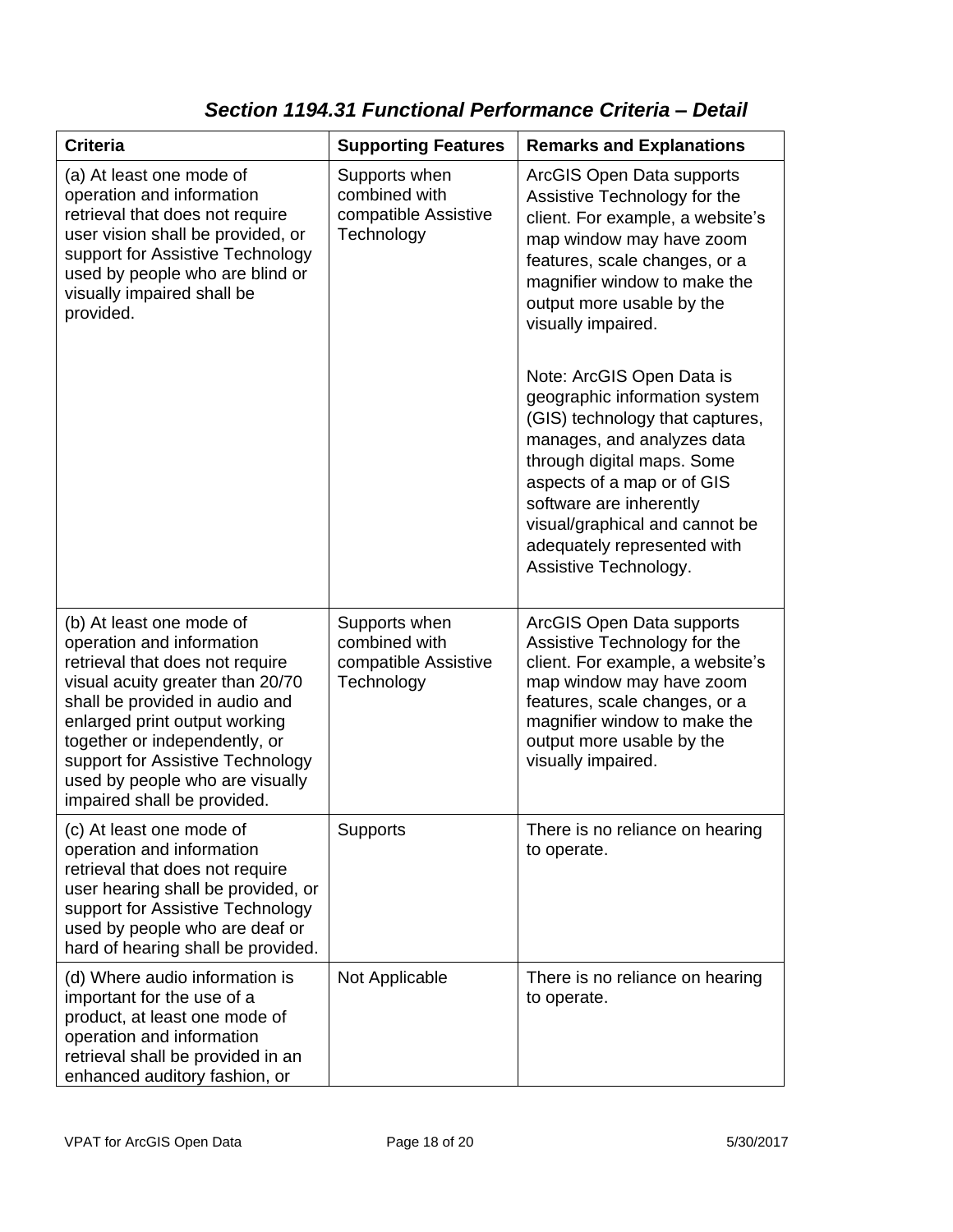| support for assistive hearing<br>devices shall be provided.                                                                                                                                                                 |                 |                                                                                                                                                                                                                             |
|-----------------------------------------------------------------------------------------------------------------------------------------------------------------------------------------------------------------------------|-----------------|-----------------------------------------------------------------------------------------------------------------------------------------------------------------------------------------------------------------------------|
| (e) At least one mode of<br>operation and information<br>retrieval that does not require<br>user speech shall be provided, or<br>support for Assistive Technology<br>used by people with disabilities<br>shall be provided. | <b>Supports</b> | There is no reliance on speech<br>to operate.                                                                                                                                                                               |
| (f) At least one mode of operation<br>and information retrieval that<br>does not require fine motor<br>control or simultaneous actions<br>and that is operable with limited<br>reach and strength shall be<br>provided.     | Supports        | Operation and information<br>retrieval is dependent on<br>operating system settings and<br>configurations. The software<br>supports operating systems and<br>configurations designed to assist<br>users with accessibility. |